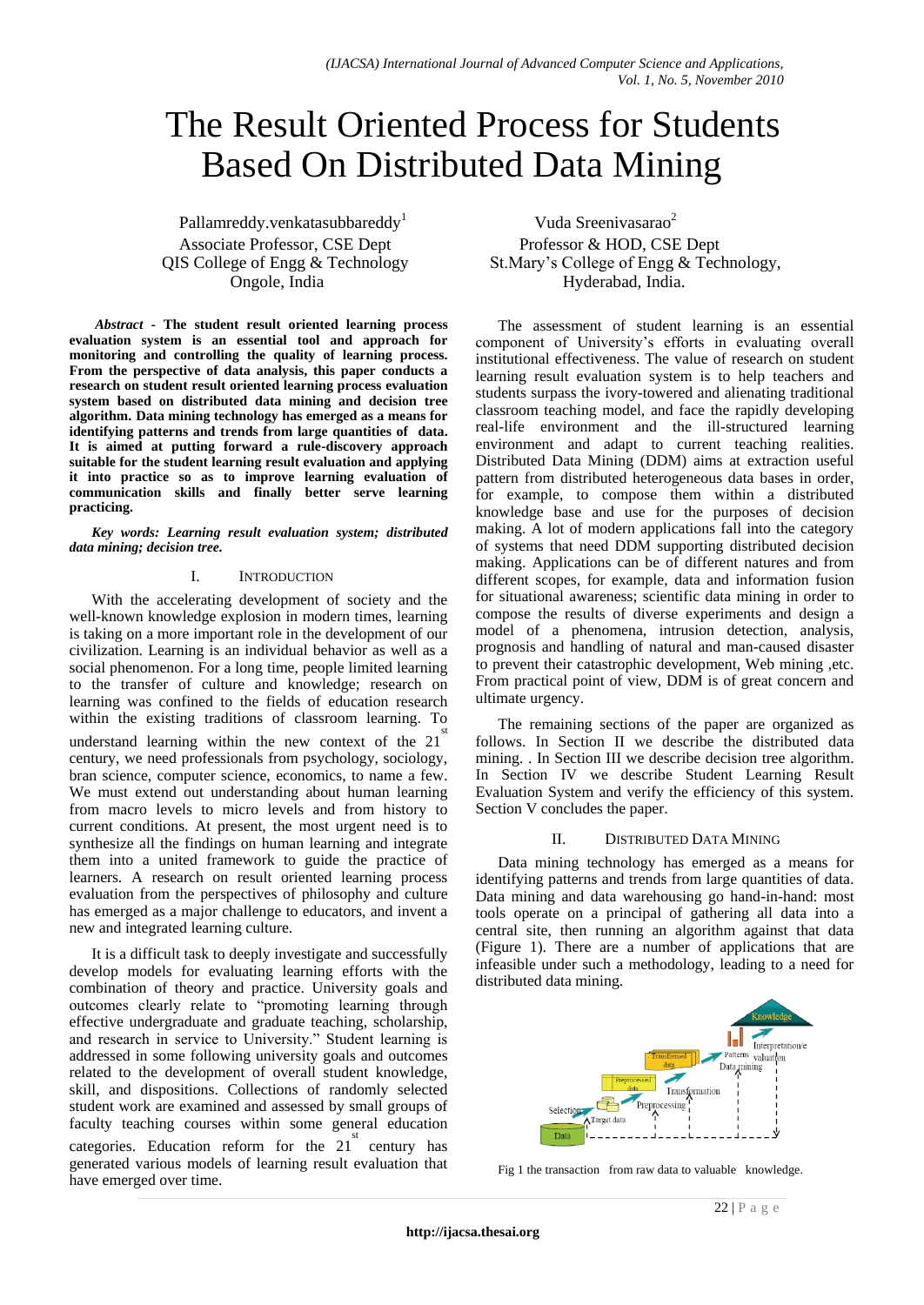Distributed Data Mining Distributed data mining (DDM) considers data mining in this broader context. As shown in figure(2), objective of DDM is to perform the data mining operations based on the type and availability of the distributed resources. It may choose to download the data sets to a single site and perform the data mining operations at a central location.



Fig (2). Distributed Data mining Frame work

Data mining is a powerful new technology with great potential to help companies focus on the most important information in the data they have collected about the behavior of their customers and potential customers. Data mining involves the use of sophisticated data analysis tools to discover previously unknown, valid patterns and relationships in large data set. These tools can include statistical models, mathematical algorithm and machine learning methods. It discovers information within the data that queries and reports can't effectively reveal.

## III. DECISION TREE ALGORITHM

A decision tree is a classification scheme which generates a tree and a set of rules, representing the models of deferent classes, from a given data set. The set of records available for developing classification methods is generally divided in to two disjoint subsets-a training set and a test set. The decision tree approach is most useful in classification problems, with this technique, a tree is constructed to modal the classification process.

 Decision tree is a decision support tool in the field of data mining that uses a tree-like graph or model of decisions and their possible consequences, including chance event outcomes, resource costs, and utility . Decision trees are commonly used in operations research, specifically in decision analysis, to help identify a strategy most likely to reach a goal. Another use of decision trees is as a descriptive means for calculating conditional probabilities. Each node in a decision tree represents a feature in an instance to be classified, and each branch represents a value that the node can assume. Instances are classified starting at the root node and sorted based on their feature values.

# *A .Definition:*

Given a data base  $D = \{t_1, \ldots, t_n\}$  where

 $ti = {t i 1, \ldots, t i h}$  and the data base schema contains the following attributes {A1,A2,A3,………Ah}.Also given is a set of classes  $C = \{C1, C2, C3, \ldots, Cm\}.$ 

A decision tree (DT) or classification tree is a tree associated with D that has the following properties:-

Each internal node is labeled with an attribute, Ai

Each arc is labeled with a predicate that can be applied to the attribute associated with the parent.

Each leaf node is labeled with a class, Cj

The basic algorithm for decision tree induction is a greedy algorithm that constructs decision trees in a topdown recursive divide-and-conquer manner. The algorithm is shown in fig.3.

create a node N

if

samples are all of the same class C

then

return N as a leaf node labeled with the class C

if

attribute-list is empty

then

 return N as a leaf node labeled with the most common class

in samples

label node N with test-attribute

for each known value  $a_i$  of test-attribute

 grow a branch from node N for the condition testattribute=a i

let  $s_i$  be the set of samples for which test-attribute=  $a_i$ 

if

 $s_i$  is empty

then

 attach a leaf labeled with the most common class in samples

else

Attach the node returned by Generate\_ decision\_ tree

(s i , attribute-list\_ test-attribute)

Fig. 3 Algorithm for decision tree.

# IV. RESULT ORIENTED LEARNING EVALUATION SYSTEM FOR STUDENT

Result Oriented Learning Evaluation System for Student (ROLES) is composed of five parts. Data Collection Module collects data. Data Processing Module converts rude data to the regular mode. Data Analysis Module use Decision Tree to compute regular data and give the corresponding result. Graph Visualizing Module is used to show data analysis result through graphic mode. Database is used to stored rude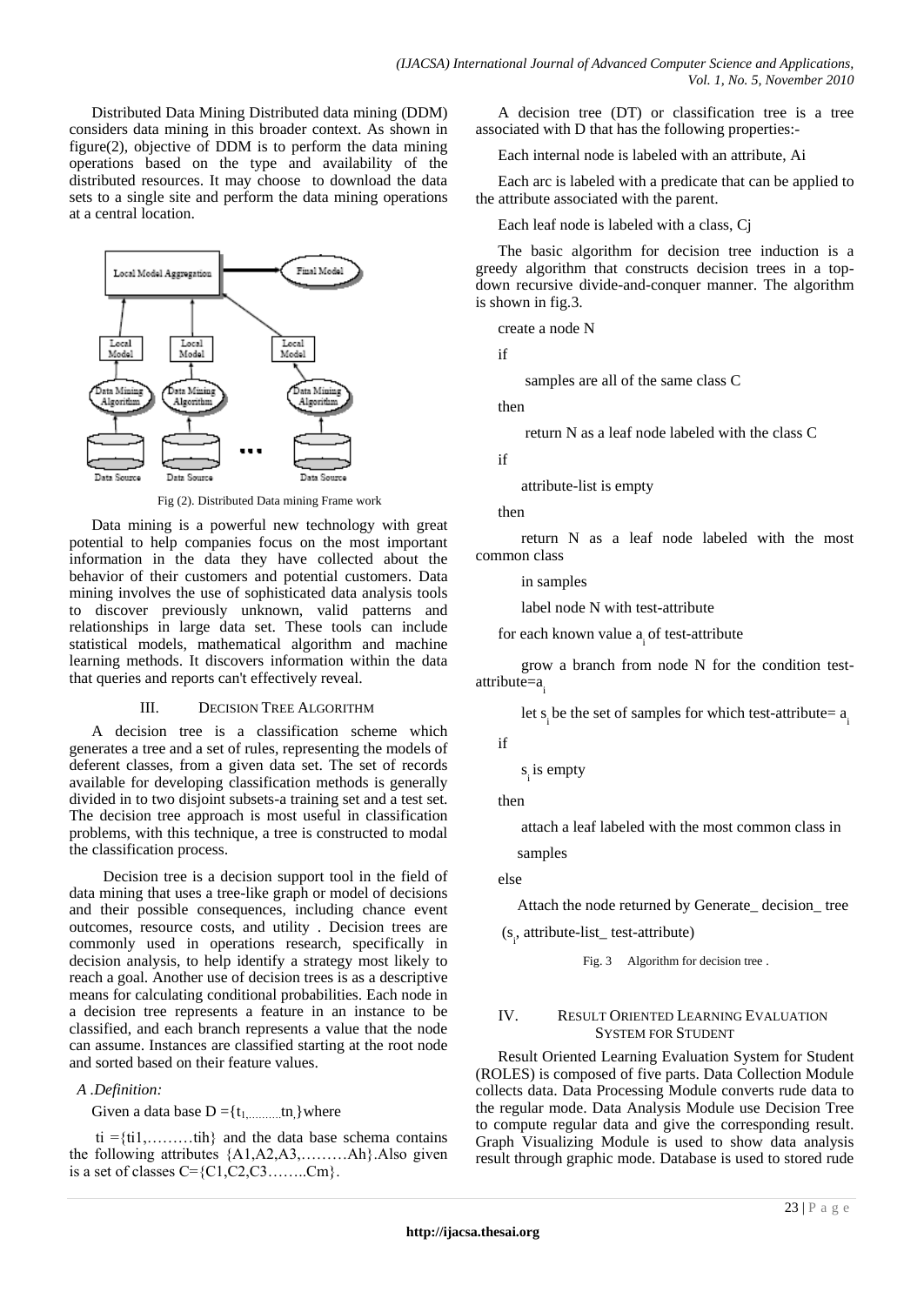data, regular data and data analysis result. The structure of is shown in fig.4.

Fig.5 shows the Decision Tree used in ROLES. Each internal node tests an attribute, each branch corresponds to attribute value, each leaf node assigns a classification.

Fig.4 shows the accuracy of decision tree learning.



Fig.4: Structure of ROLES.



Figure No- 5 Decision tree used in ROLES.

| No | Student | Course      | Professor   | Grade | Result |
|----|---------|-------------|-------------|-------|--------|
|    | Ramu    | DW          | Srinivas    | 70    | N٥     |
|    | Ramya   | DB          | Swamy       | 69    | N٥     |
|    | Srinu   | ΜS          | Trirumala   | 95    | Yes    |
|    | Smith   | <b>DBMS</b> | Raghavendra | 97    | Yes    |
| .  |         | .           |             | .     |        |
| n  | Jone    |             | Prathibha   | 65    | No     |

# Table 1: Form of training examples

Table 1 shows the form of training data. 1000 student score records are used for training.



Figure 6: Accuracy of Decision tree learning.

## V. CONCLUSION

The Student result oriented learning process system for assess learning environments is an image of what makes sense today. As time goes on, new features will be added and others dropped. With this model in practice, student learning can become more energetic, more interesting, more challenging, and more suited to the times.

## **REFERENCES**

- [1] Sally A. Gauci, Arianne M. Dantas, David A. Williams, and Robert E. Kemms, "Promoting Student-Centered Active Learning in Lectures with a Personal Response System," Advances in Physiology Education, vol. 33 System," Advances in Physiology Education, vol. 33 (March 2009), pp. 60–71.
- [2] Margie Martyn, "Clickers in the Classroom: An Active Learning Approach," EDUCAUSE Quarterly, vol. 30, no. 2, (April–June 2007), pp. 71–74.
- [3] Y. Lindell and B. Pinkas Secure Multiparty Computation for Privacy-Preserving Data Mining Journal of Privacy and Confidentiality, Vol. 1, No. 1, pp. 59-98, 2009.
- [4] T.C. Fu and C.L Lui, "Agent-oriented Network Intrusion Detection System Using Data Mining Approaches," International Journal on Agent-Oriented Software Engineering, Vol. 1, No. 2, pp. 158-174, 2007.
- [5] Sang,X.M.: On the Edge of Learning Theory and Practice in the Digital Age. China Central Broadcasting and TV University Press, Beijing, 2000.
- [6] R.A.Burnstern and L.M. Lederman, "Comparison of Different Commercial Wireless Keypad Systems", The Physics Teacher, Vol.41, Issure 5, 2003, pp.272-275.
- [7] D.English, "Audiences Talk Back: Response Systems Fill Your Meeting Media with Instant Data", AV Video Multimedia Producer, Vol.25, No.12, 2003,pp.22-24.

## AUTHOR PROFILE

PALLAMREDDY.VENKATA SUBBA REDDY



received his M.Tech degree in Computer Science & Engg from the Satyabama University, in 2007 and Master of Science in Information Technology from Madras University with First class in may 2003 .Currently working as Assoc. Professor in CSE Dept in QIS College of Engg & Technology, Ongole. His main research interests are Data Mining and Network

Security. He has got 7 years of teaching experience. He is currently pursuing the PhD degree in CSE Depart in Bharath University, Chennai.